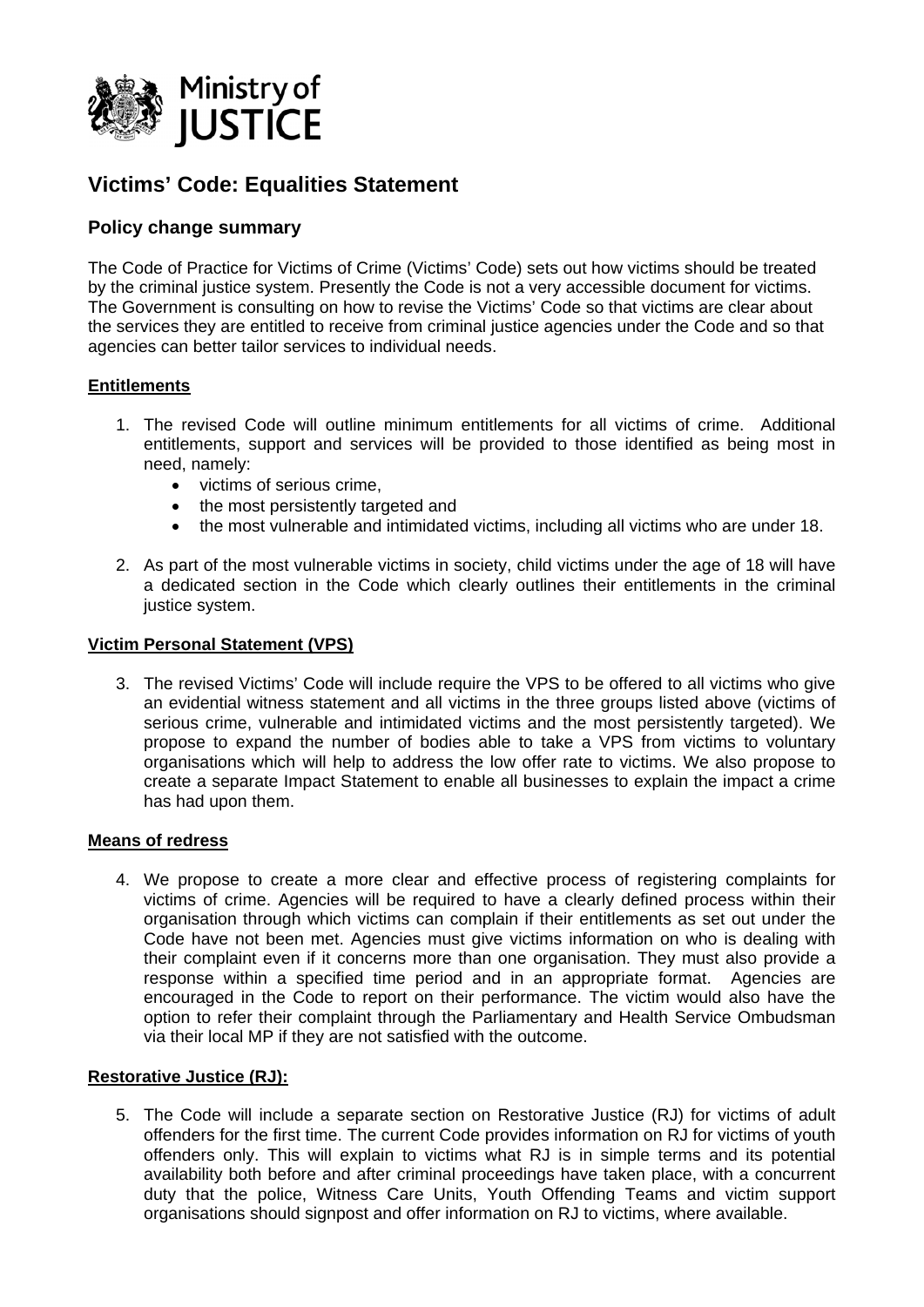## **Equalities Summary**

We have considered the impact of the Victims' Code changes against the statutory obligations under the Equality Act  $2010<sup>1</sup>$  $2010<sup>1</sup>$  $2010<sup>1</sup>$ . The overall policy changes including clearer entitlements from criminal justice agencies and to better tailor services according to individual need are likely to benefit all victims of crime.

To help us assess whether the proposals have a differential impact on the following protected characteristics: sex, race, age, religion and belief, disability and sexual orientation, we have compared the proportion of victims of personal crime in each protected characteristic category to their proportions in the general population (16+) using the Crime Survey for England and Wales (CSEW) (See Table 1)<sup>[2](#page-1-1)</sup>. When compared to the general population the following groups were found to be over-represented among victims<sup>[3](#page-1-2)</sup>:

o Men

 $\overline{a}$ 

- o Non-white group (within this the 'Mixed' protected category)
- o 16-34 year old age group
- o No religion and Muslim
- o Gay or lesbian; and bisexual

We also know from the available data that single people are more likely to be victims of crime when compared to the general population.

Our assessment is, therefore, that it is these groups that may be more affected by proposed changes due to their over-representation as victims (of personal crime) and that there will be positive impacts for any victims with protected characteristics.

A lack of data means we are unable to identify the potential for the proposals to have impacts in relation to gender reassignment, and pregnancy and maternity.

We are undertaking a short consultation exercise and have included a specific equalities question aimed at understanding more about the potential equalities impacts of these proposals.

<span id="page-1-0"></span>Section 149 of the Equality Act 2010 places a duty on Ministers and the Department, when exercising their functions, to have 'due regard' to the need to:

<sup>•</sup> Eliminate unlawful discrimination, harassment and victimisation and other prohibited conduct under the Equality Act 2010;

<sup>•</sup> Advance equality of opportunity between different groups (those who share a relevant protected characteristic and those who do not); and

<sup>•</sup> Foster good relations between different groups (those who share a relevant protected characteristic and those who do not).

<span id="page-1-1"></span> $2$  Personal crime is used as the comparator in preference to all CSEW crime as protected characteristics demographics may not be representative for household crime

<span id="page-1-2"></span><sup>3</sup> Unpublished analysis of the Crime Survey for England and Wales (CSEW) 2011/12. The characteristics noted were statistically significantly different to the proportions in the general population.